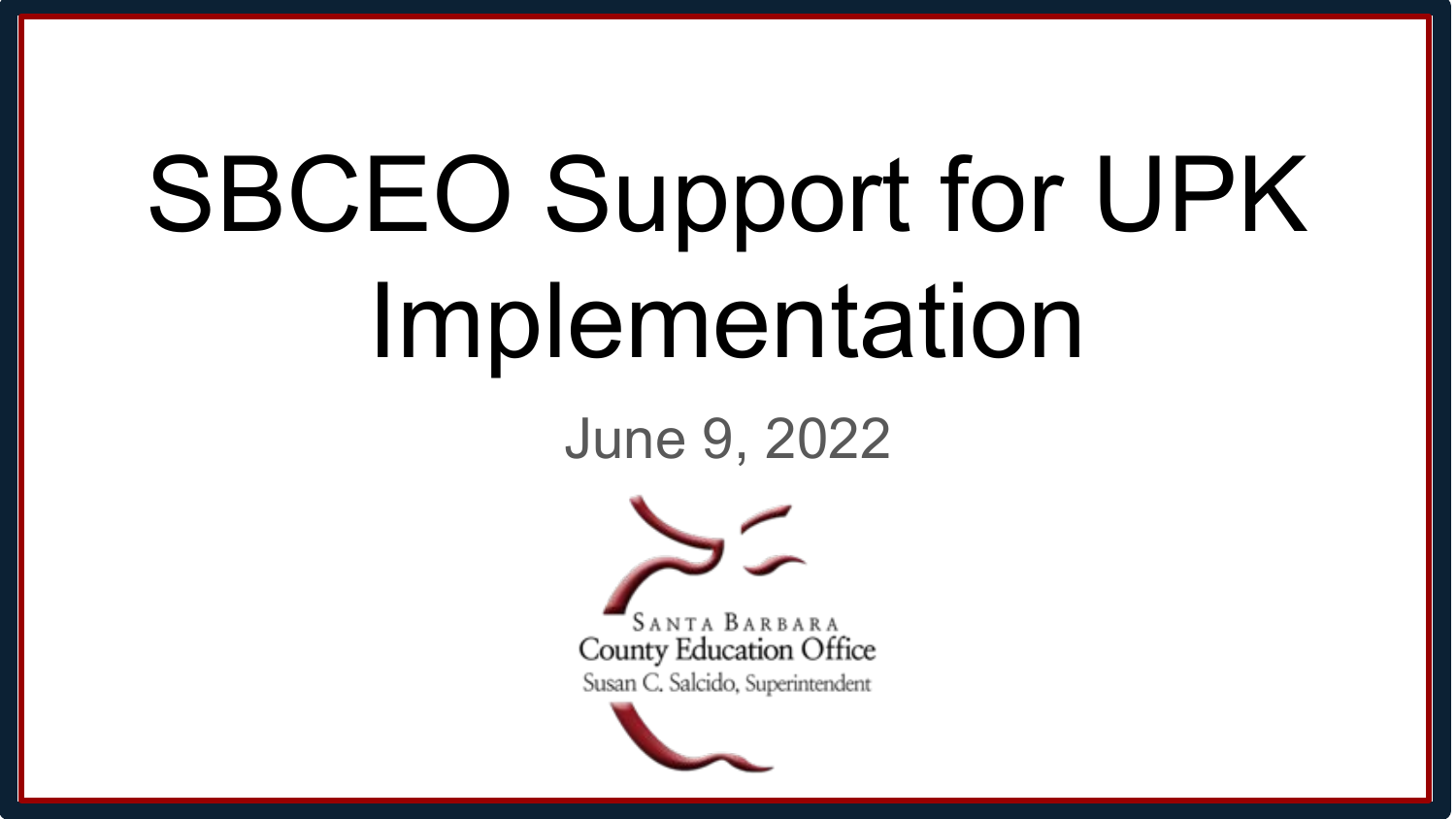

## **Supporting Districts with Planning for Universal PK**

**1. Universal Pre-K 2. Approach to Planning 3. High level overview of SBCEO Plan responses**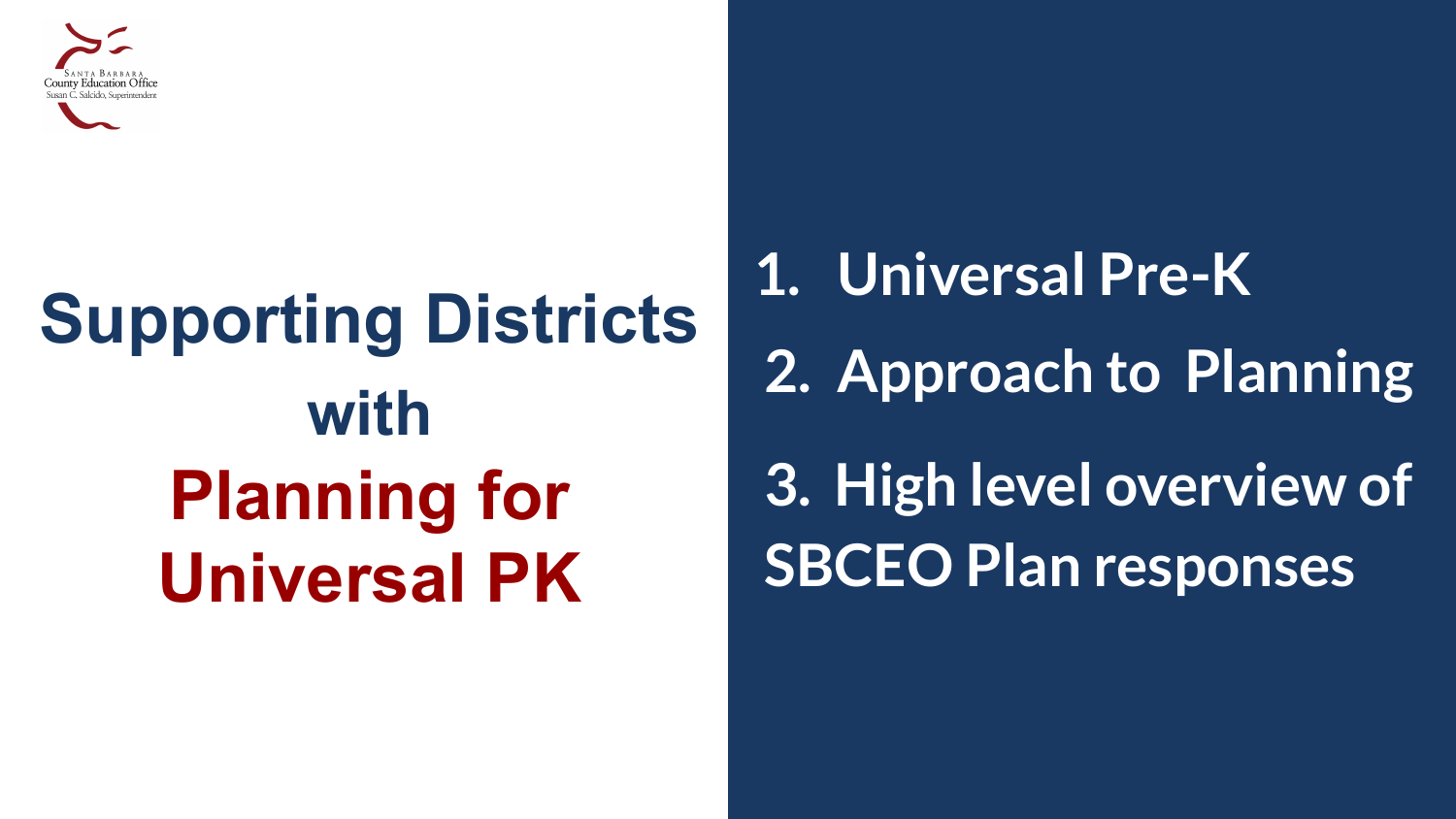

AB 130 (2021-2022) established an **early learning initiative**  to **expand access to classroom based prekindergarten programs** offered by school districts, county offices of education, or charter schools.

All 4 year-olds will have access to a year of free PK/TK prior to Kindergarten

Ed Code Sections 48000 describe the phase-in model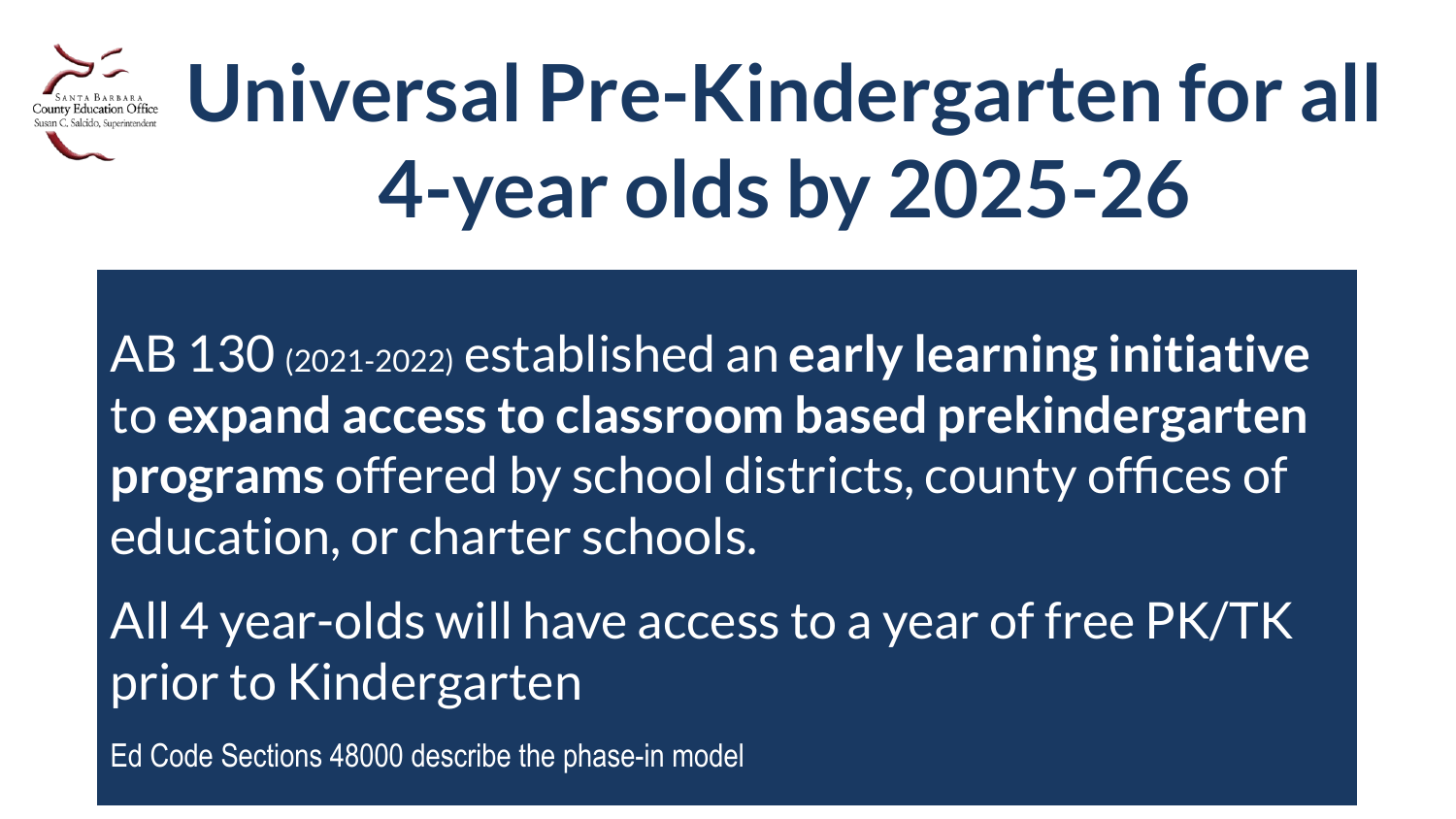### TK 5-year Phase-in Expansion Timeline



**Eligibility:** Schools must enroll/provide TK for any 4 year-old student whose 5th birthday meets the deadline. **Eligibility** also means eligibility for full year of funding

*LEAS have discretion to enroll students whose birthdays fall after the deadline, but will not receive ADA until the student turns 5; may not be including as unduplicated pupil if birthday after census count*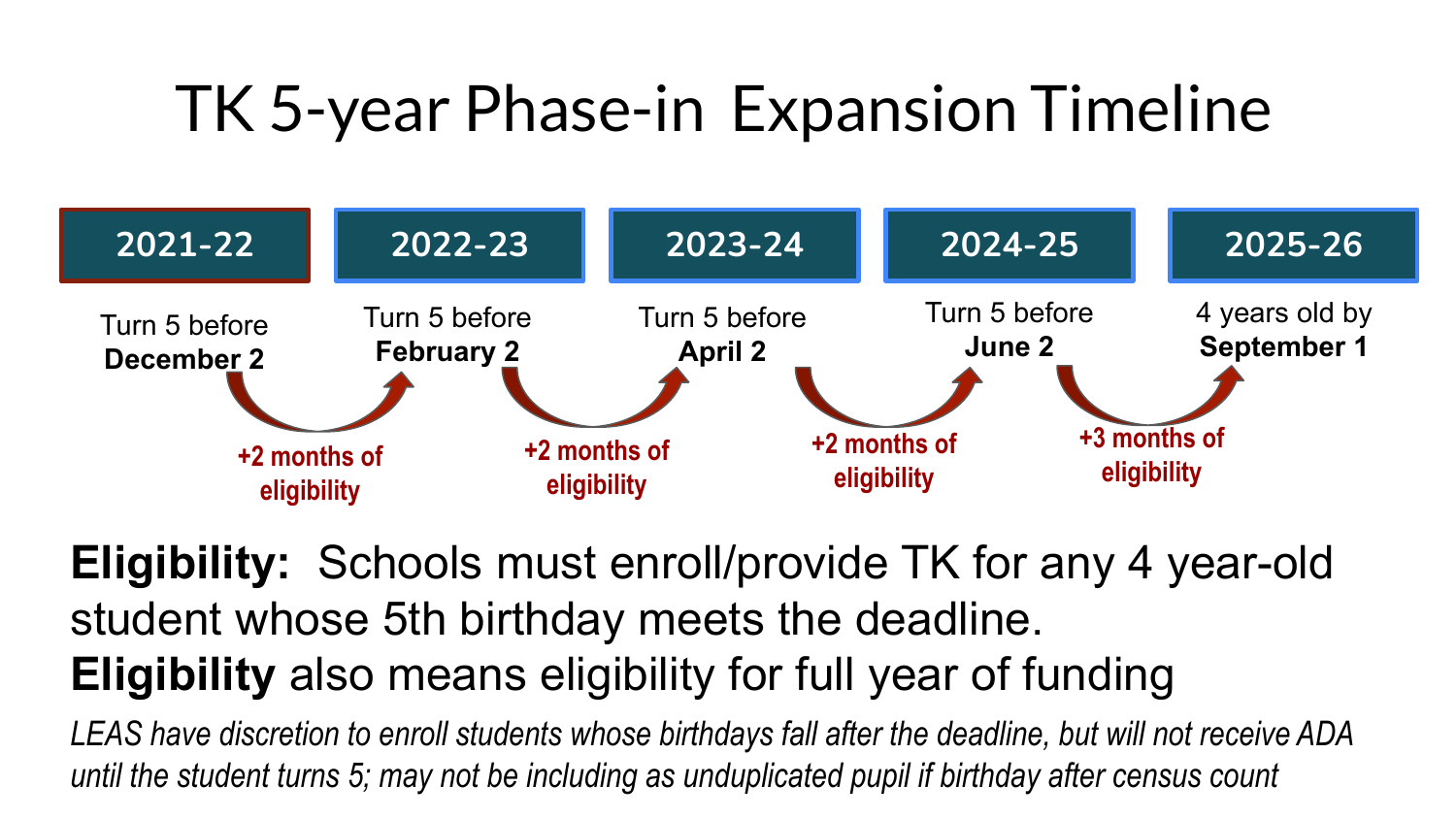### UTK v. UPK - What is the difference?



- Confusion about UTK v. UPK, especially in some districts
- Access Universal Transitional Kindergarten - all districts and charters serving elementary
- CSPP provided by SBCEO and a few districts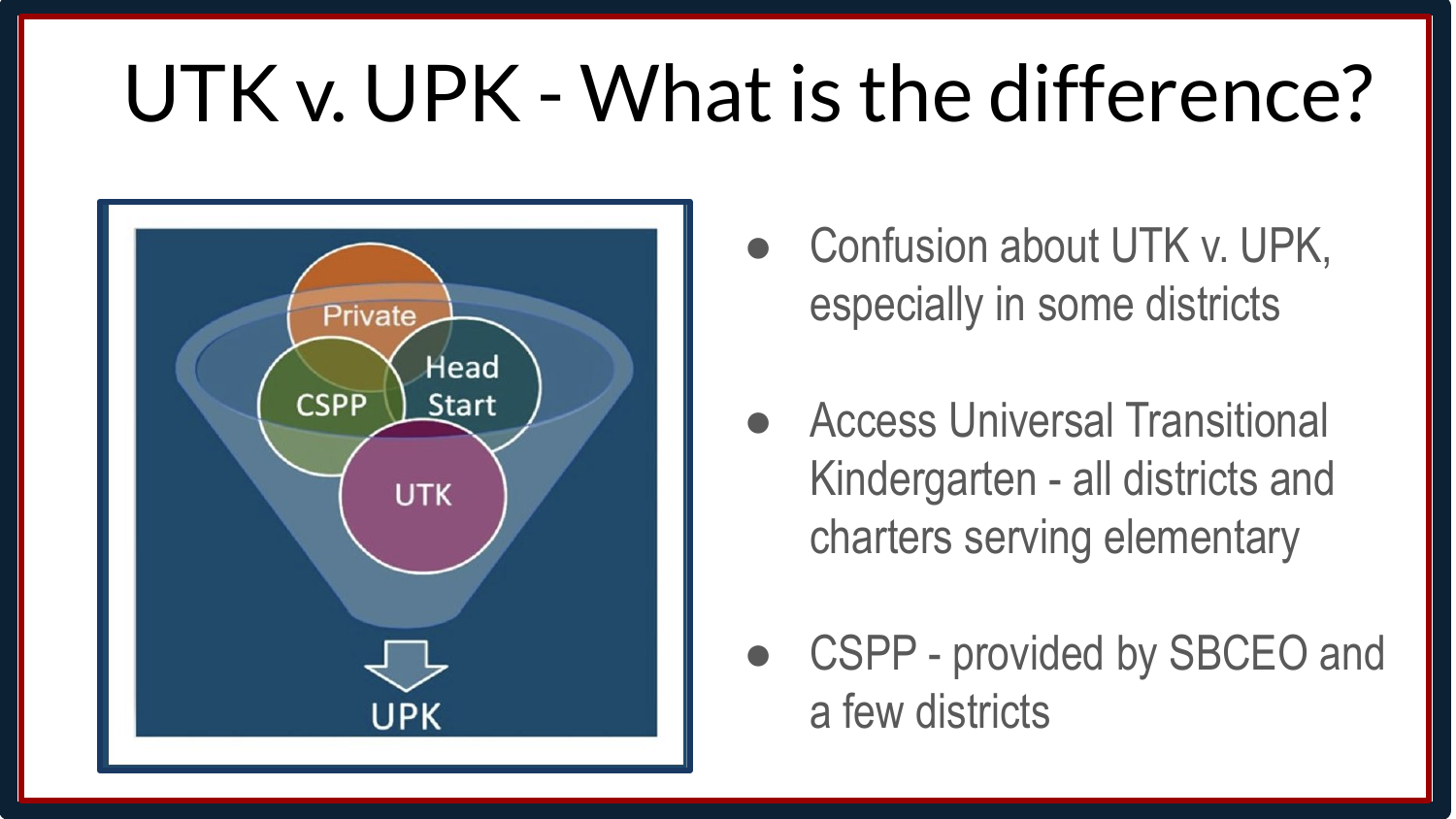### New Territory and Uncertainty



- **Multiple Agencies and Institutions** joining together to share and plan for this responsibility
- Requirement to provide, but no requirement to enroll - families have options
- Impacts planning across public schools and ECE community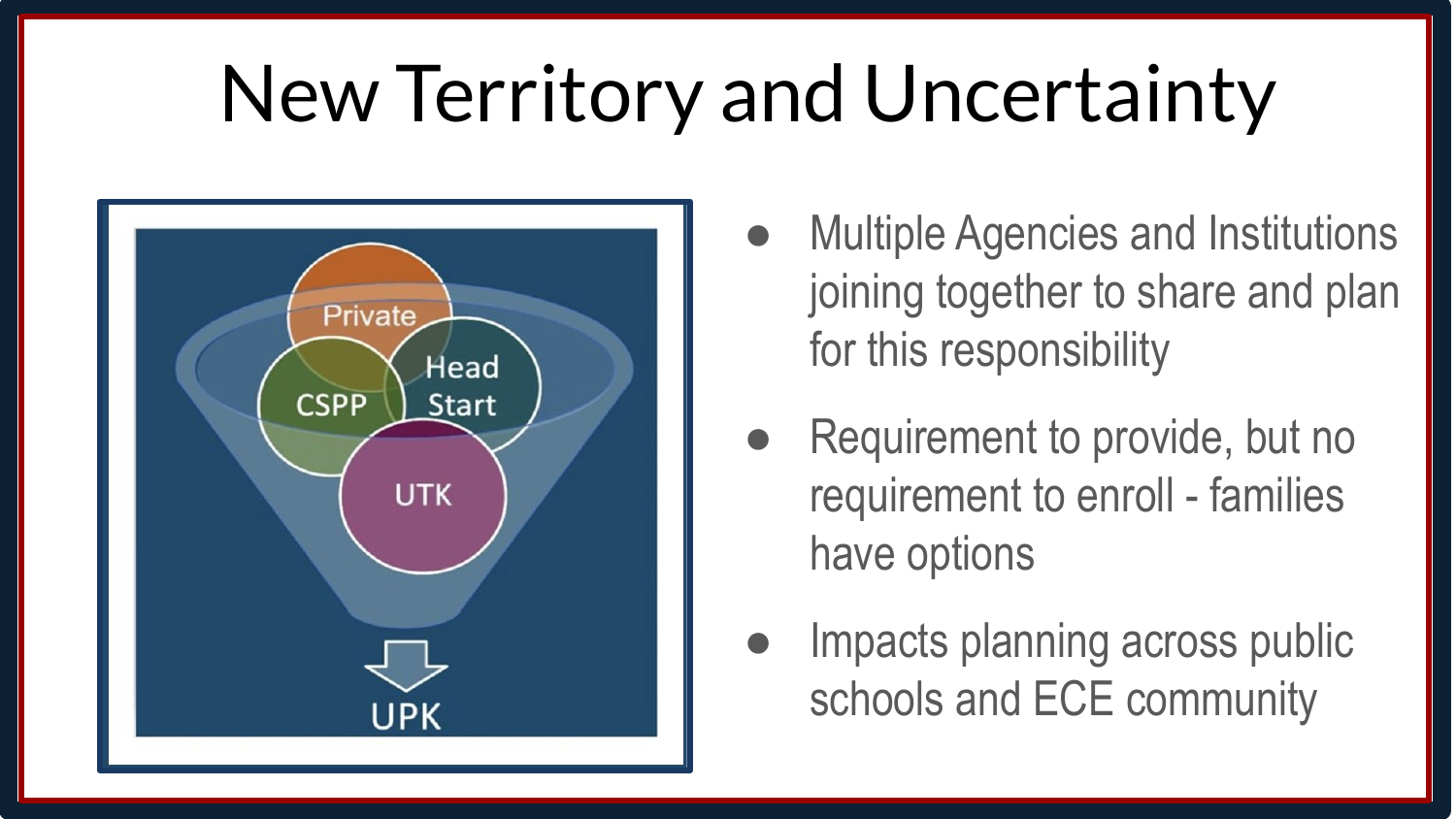## **California is first to take on such a bold initiative**

### **No Roadmap or Blueprint (Requires Innovation, not Implementation)**

**State Planning Process => Iterative Design thinking - State is collecting data to help co-create this system together.**  *So "PLAN" is really a collaboration*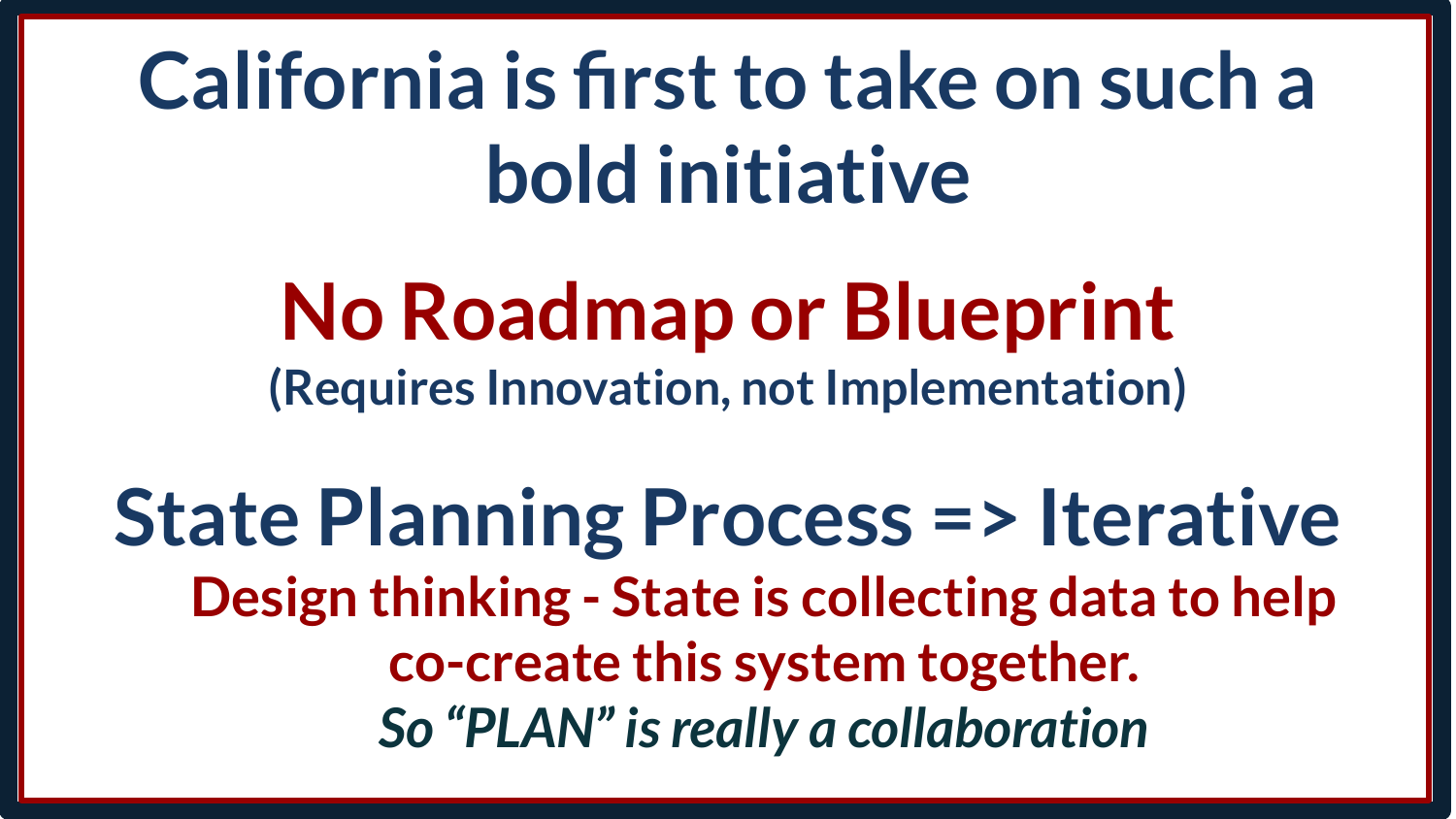

#### **Districts and Charter Schools**

#### **County Offices of Education**

**All LEAs offering Kindergarten must share their initial UPK planning with board by 6/30/22**

**Will answer "required questions" in CDE Survey after July 30.**

**All COEs must share their initial UPK planning with board by 6/30/22**

**Will answer "required questions" in CDE Survey after July 30.**

**Different Questions/ focus than LEAs**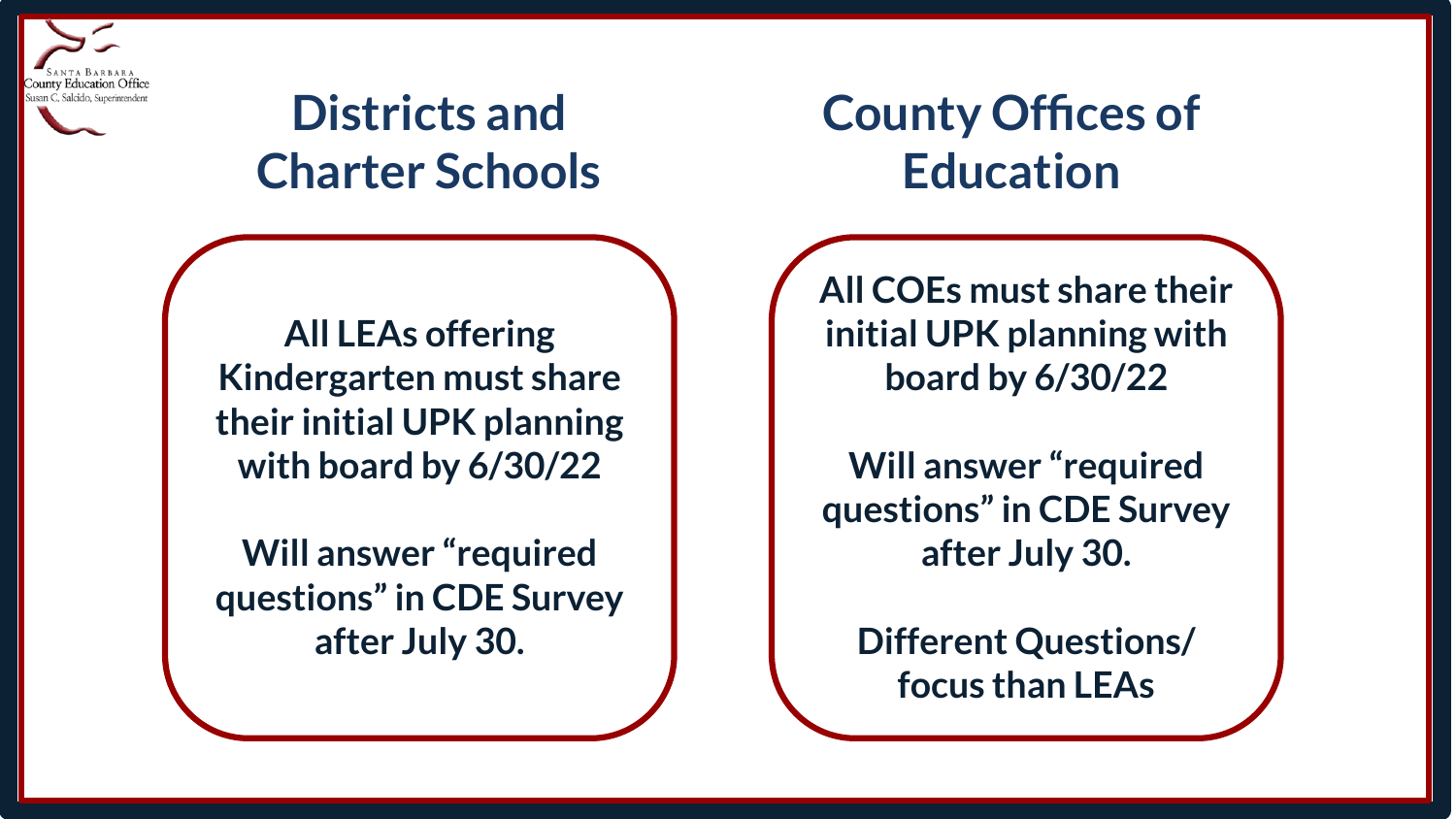### **Framework for Planning**

A. Vision, Clarity, and Coherence

**B. Partnerships and Community Engagement** 

C. Workforce, Recruitment & **Professional Learning** 

D. Curriculum & Instruction

**E. Facilities and Operations** 

### **Requirements?**





**County Education Office** an C. Salcido. Superintendent

**Revenue?**

**Resources?**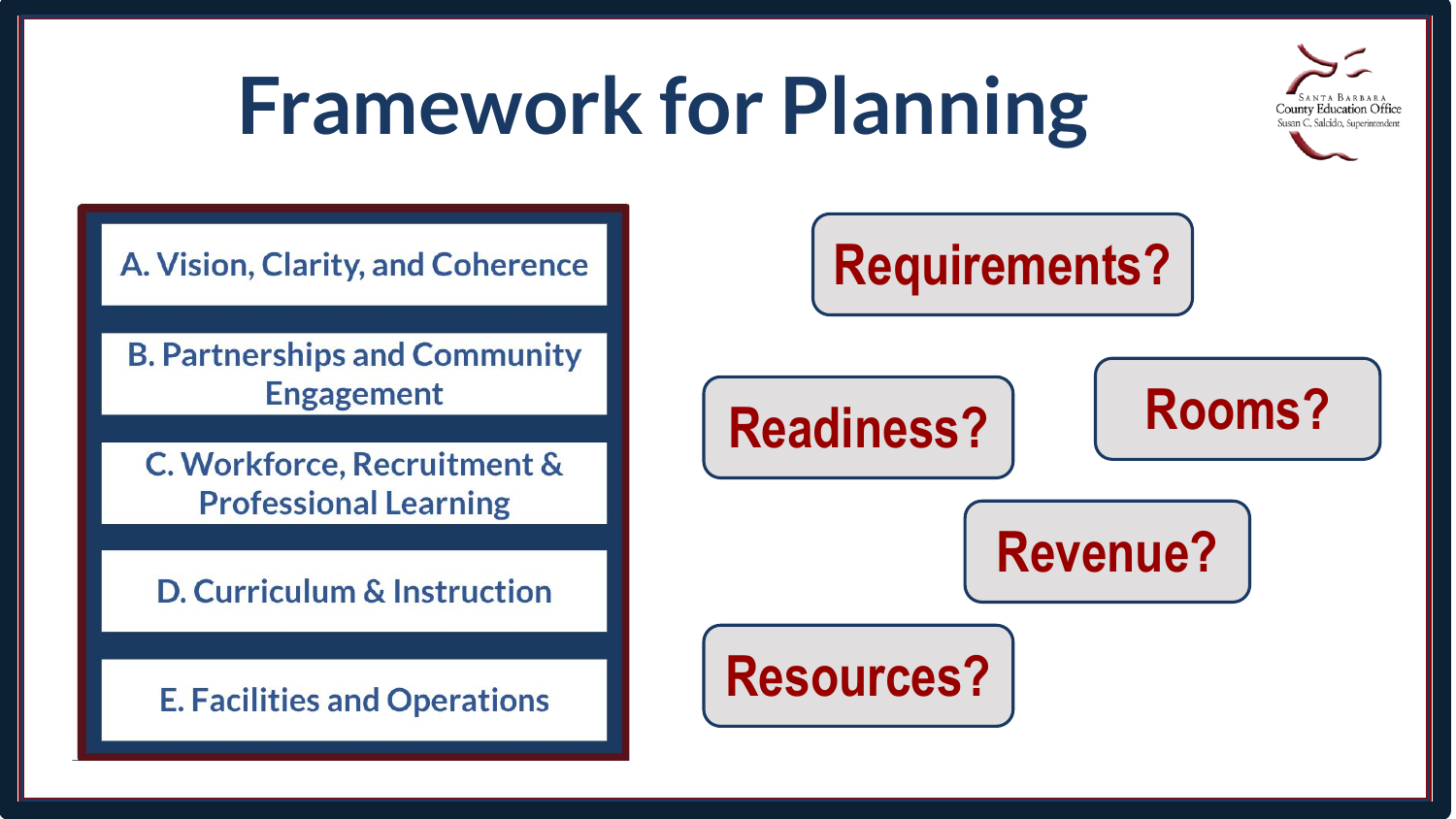#### **SBCEO Support for UPK Planning:**  County Education Office Susan C, Salcido, Superintendent



**Districts & Charters Preschools Local Planning Council Collaboration Community Based Organizations**

**C&I ECE SBAS HR SPED**

*2021-2022 2022-2023*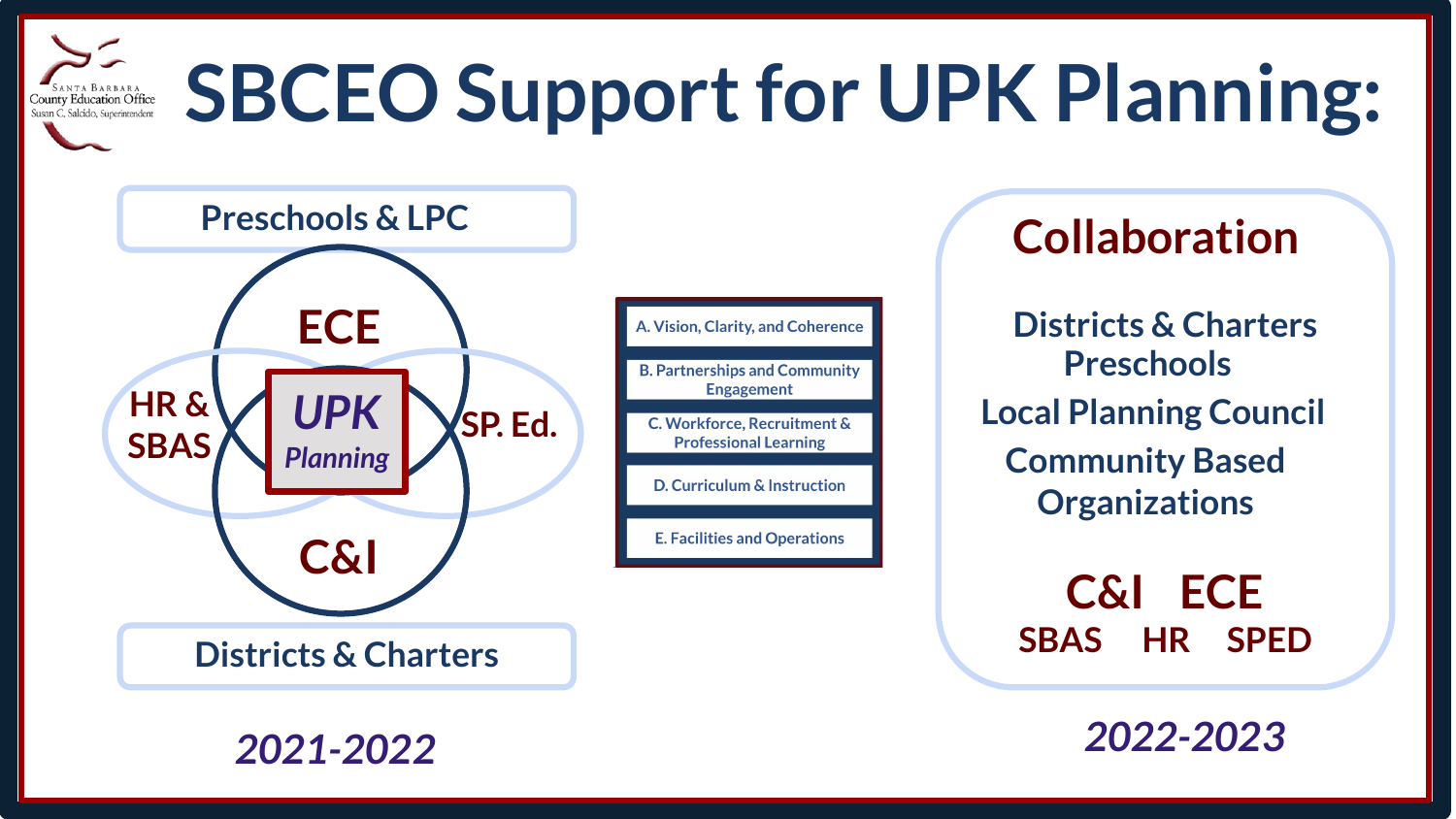**County Education Offic** usan C. Salcido. Superintendent

Projections, Needs Assessment,

A. Vision, Clarity, and Coherence

**B. Partnerships and Community Engagement** 

C. Workforce, Recruitment & **Professional Learning** 

D. Curriculum & Instruction

**E. Facilities and Operations** 

# Technical Assistance, Capacity Building **Plan/ Survey Construction**

- **● Same as planning framework**
- **● Additional questions at the top**
- **● Questions include Past and Future (what is already done and what we plan to do)**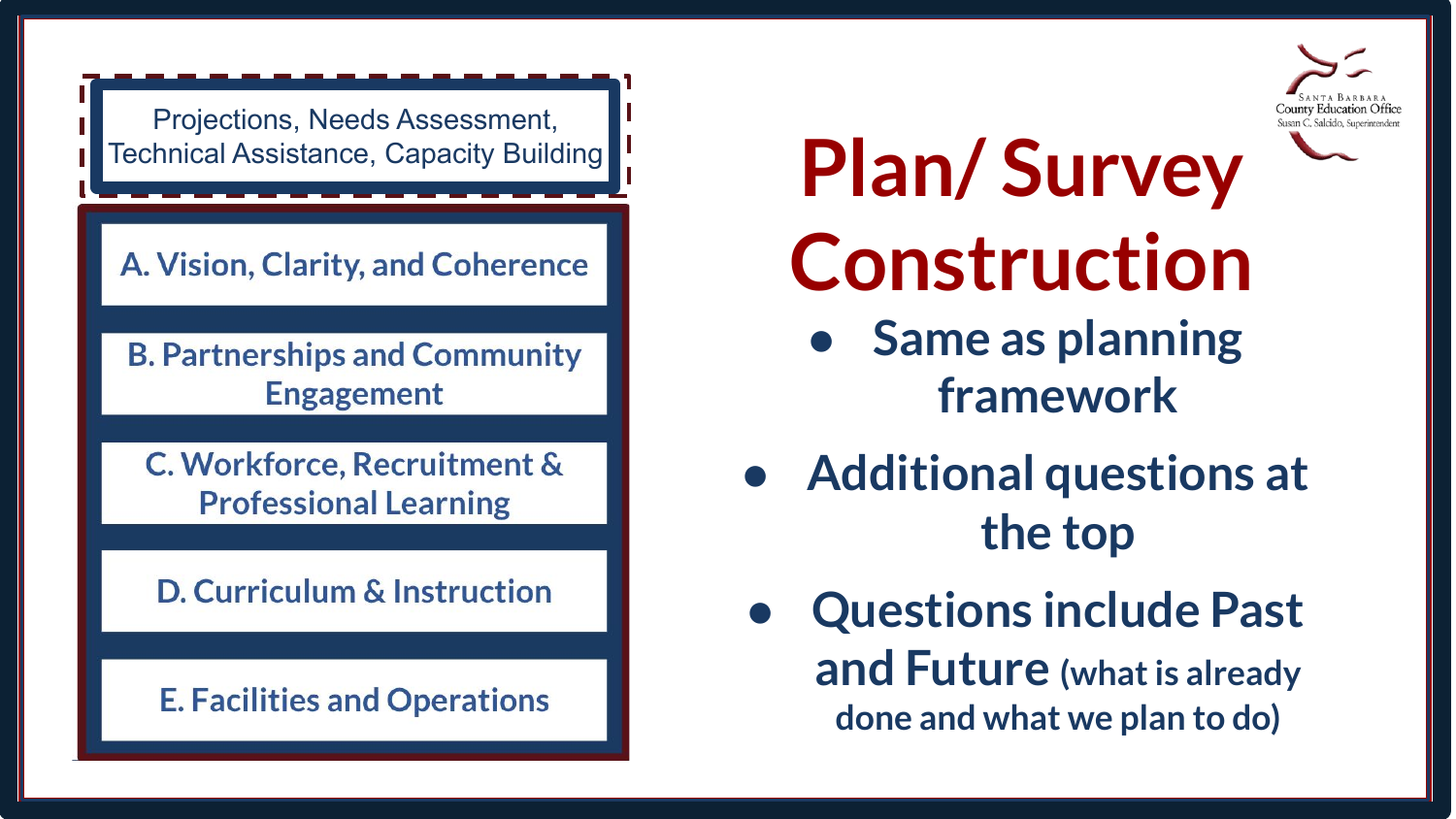Projections, Needs Assessment, Technical Assistance, Capacity Building

A. Vision, Clarity, and Coherence

**B. Partnerships and Community Engagement** 

C. Workforce, Recruitment & **Professional Learning** 

D. Curriculum & Instruction

**E. Facilities and Operations** 

# **Overview and Questions**